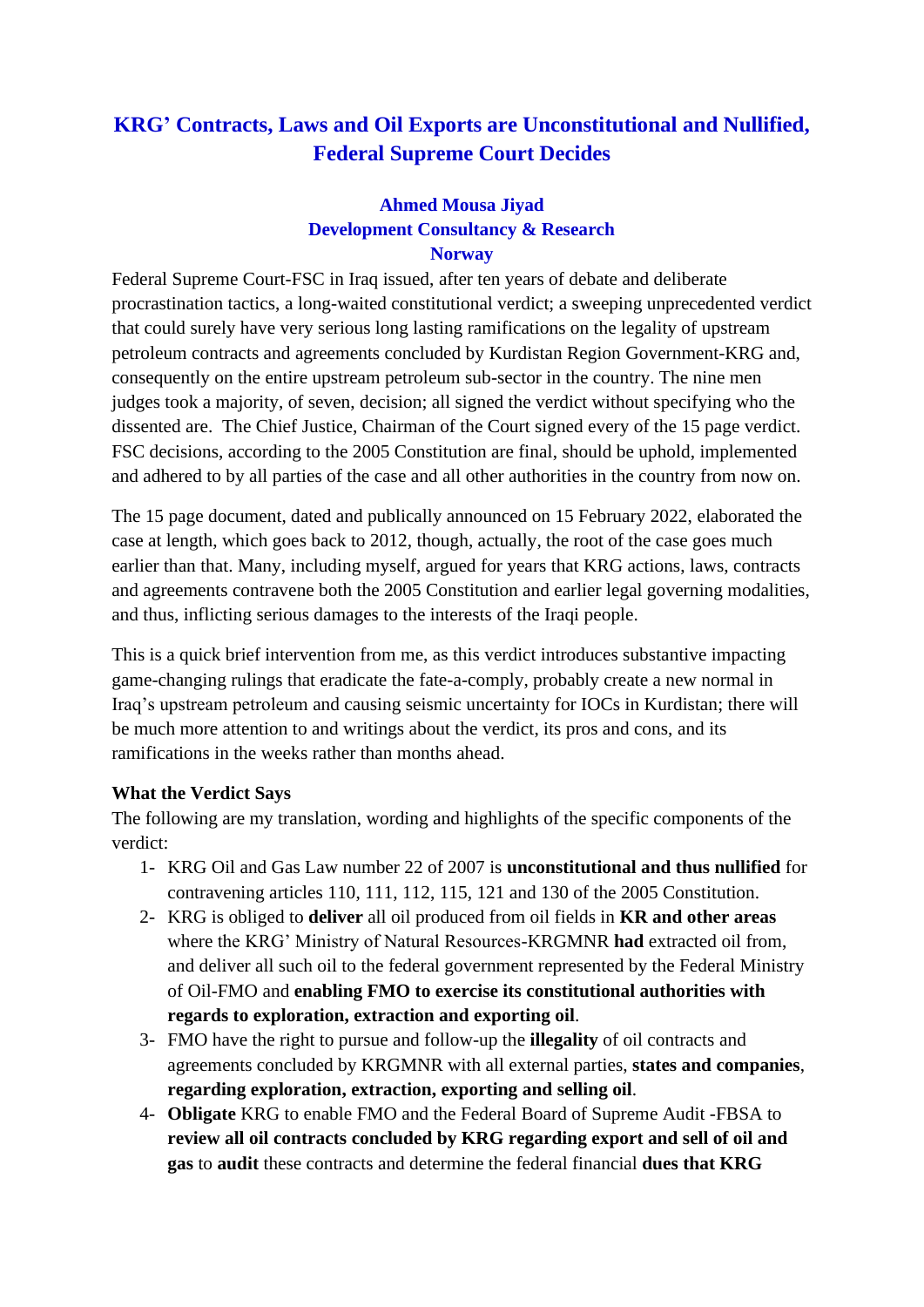**should re-pay back**. And to **determine KR share in the state budget** to insure the delivery of the rights/ entitlements of KR' citizens and governorates from the federal state budget without delay, **after KRG implement all contents of this verdict** and inform that to federal government and FBSA.

In addition to the above four basic items of the verdict, FSC made further important assertions throuout the document.

- $\triangleright$  The federal authorities are constitutionaly mandated regarding soveriegn economic and trade external policy; therefore, it is not permissible that governorates and regions in all of Iraq exercise this exclusive role instead of the federal authorities; as such exercise by governorates and regions contravens the conctitution.
- $\triangleright$  The Iraqi people have the rights to and should know all about oil and gas revenues and how such revenues are distributed since they are the owner of oil and gas.
- ➢ KRG' noncompliance with the federal authorities exclusive mandates regarding oil and gas had caused complications between the federal government and KRG and that in turn prevented the delivery of KR people share in the annual state budgets.
- $\triangleright$  KRG should comply with and adheer to the constitutional exclusive mandates of the federal authorities including exclusive mandates regrading oil and gas exploration, extraction and export; such compliance enables KR people receiving their due entitlments from the annual state budgets.

And in a follow-up statement, FSC asserts that during the deliberations of a legal case before US courts in September 2015, KRG representative had, after losing the case, requested rerouting the oil shipment from US to delivery in Israel; the US court refused even that request. The rulling of that case was in line with and substantiates current FSC verdict.

## **What Next**

The urgency of the matter and the scope of the FSC decision require taking promptly serious specific steps and actions to comply with and implement the said decision. For this purpose I proposed, on 15 February 2022, to the authorities, particularly the Federal Ministry of Oil forming a special team comprising well qualified experienced staff members and tasked with the following:

1- Receiving copies of all contracts signed by KRG for each oil/gas field and exploration block and all amendments to those contracts;

2- Receiving all documents, accounts, development plans and data relating to the development, production, export, cost and revenues relating to those fields to date;

3- In light of assessing the contracts and documents mentioned in the two paragraphs above, an "alternative model service contract-AMSC" is prepared to replace the current production sharing contracts/agreements- PSCs/As, and any other upstream contracts enforced by KRG; the proposed AMSC is guided by and premised on the experience of Al-Ahdab oilfield contract, which was converted from a production sharing contract to a service contract, and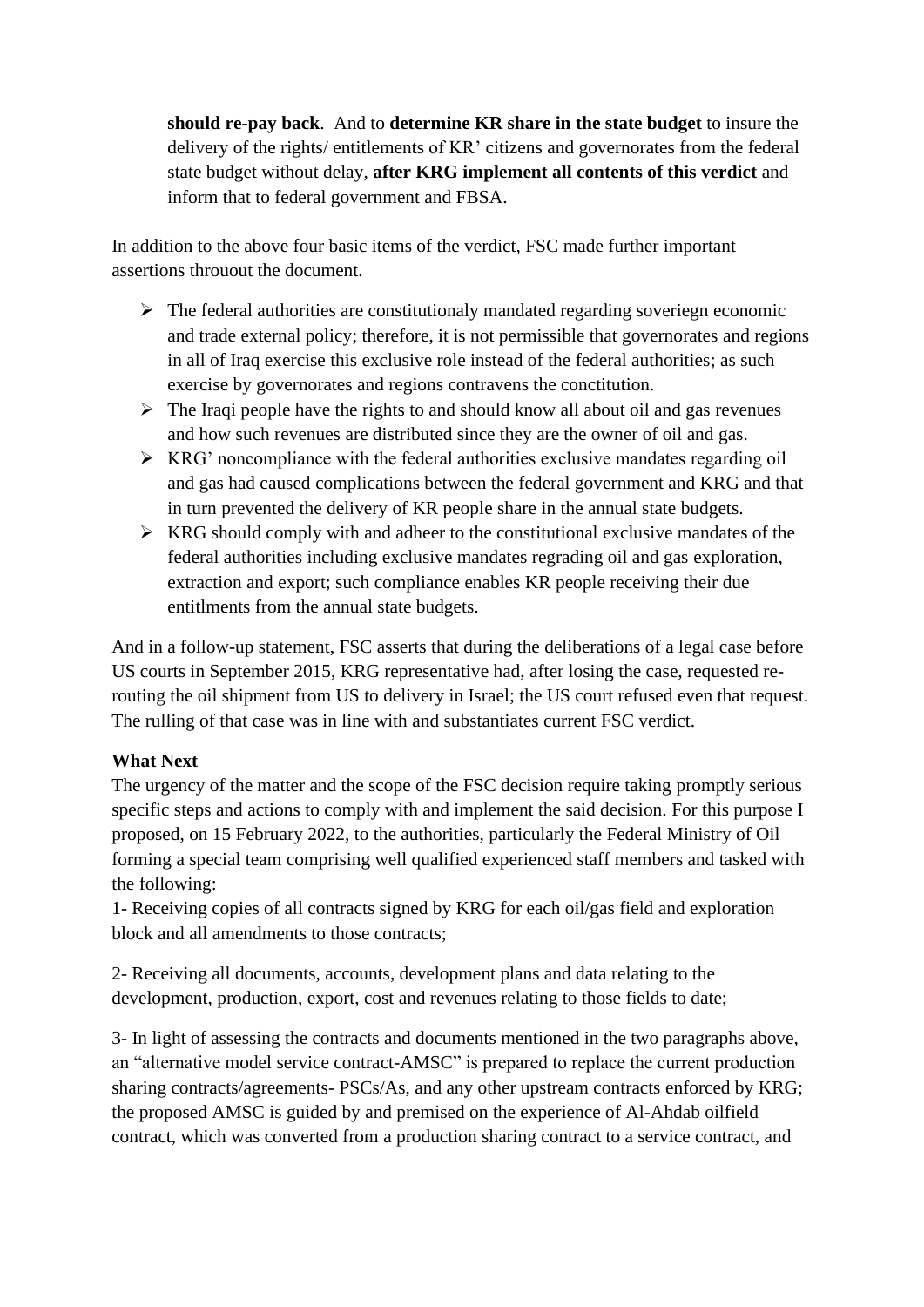the service contracts signed by the Ministry resulting from the first four licensing rounds only;

4- Preparing alternatives and options to be presented to the IOCs contracted with KRG, including accepting the AMSC and then negotiating to determine the specifics and numerical values of the basic variables in it, such as remuneration fees, capital cost recovery ratio, ... etc., in light of the specificity of the field concerned; or to relinquish IOC participation interest in the contracts signed with KRG; or any other feasible alternatives.

5- Publically announce that the presence of every IOC currently operating in the KR and do not comply with and adhere to the Federal Supreme Court decision is considered illegal and unconstitutional, and thus that company bears the consequences of its illegal presence and operation in Iraq;

6- Assessing how to deal with oil pipelines in the region, including the pipeline invested by the Russian company Rosneft;

7- Rapid, effective and constructive cooperation between the Ministry and the Iraqi Council of Representatives-CoRs, through forming a joint committee comprising members of known professional and legal experience, to approve the AMSC that would be the base for insuring CoRs approval of the final AMSCs upon concluding them with the IOCs operating now in the KR; this provides solid legal premise for any concluded AMSCs, reduces risks and enhances certainty.

8- Preparing a plan of action at the international level, through legal, diplomatic and oil industry means, to publicise FSC decision as widely as possible, its implementation and consequence of non-compliance by IOCs currently working in KR-Iraq;

9- Cooperating with SOMO for notifying international oil buyers, oil tanker companies, and insurance companies of the legal consequences of the Federal Court's decision and consequence of non-compliance;

10 - Coordination with the Ministry of Finance regarding the implementation of FSC decision regarding articles relating to the KR share in the state budget law for the current year.

The federal authorities should act and act quickly, firmly, openly and transparently. This decision by FSC provides strong and timely support to Iraq's case of arbitration that has been before ICC- Parise for years, a resolution of which is anticipated in the coming few months.

Officially so far, the National Security Ministerial Council, chaired by the Prime Minister convened on 16 February and tasked the Ministry of Oil to coordinate with KRG, the states and oil companies regarding the implementation of this verdict.

### **Views and Reactions**

Expectedly, reaction to and views on the verdict were prompt and diverge; most are supportive but some are bewildered and very few are condemning; this is very natural and expected in the Iraqi discourse.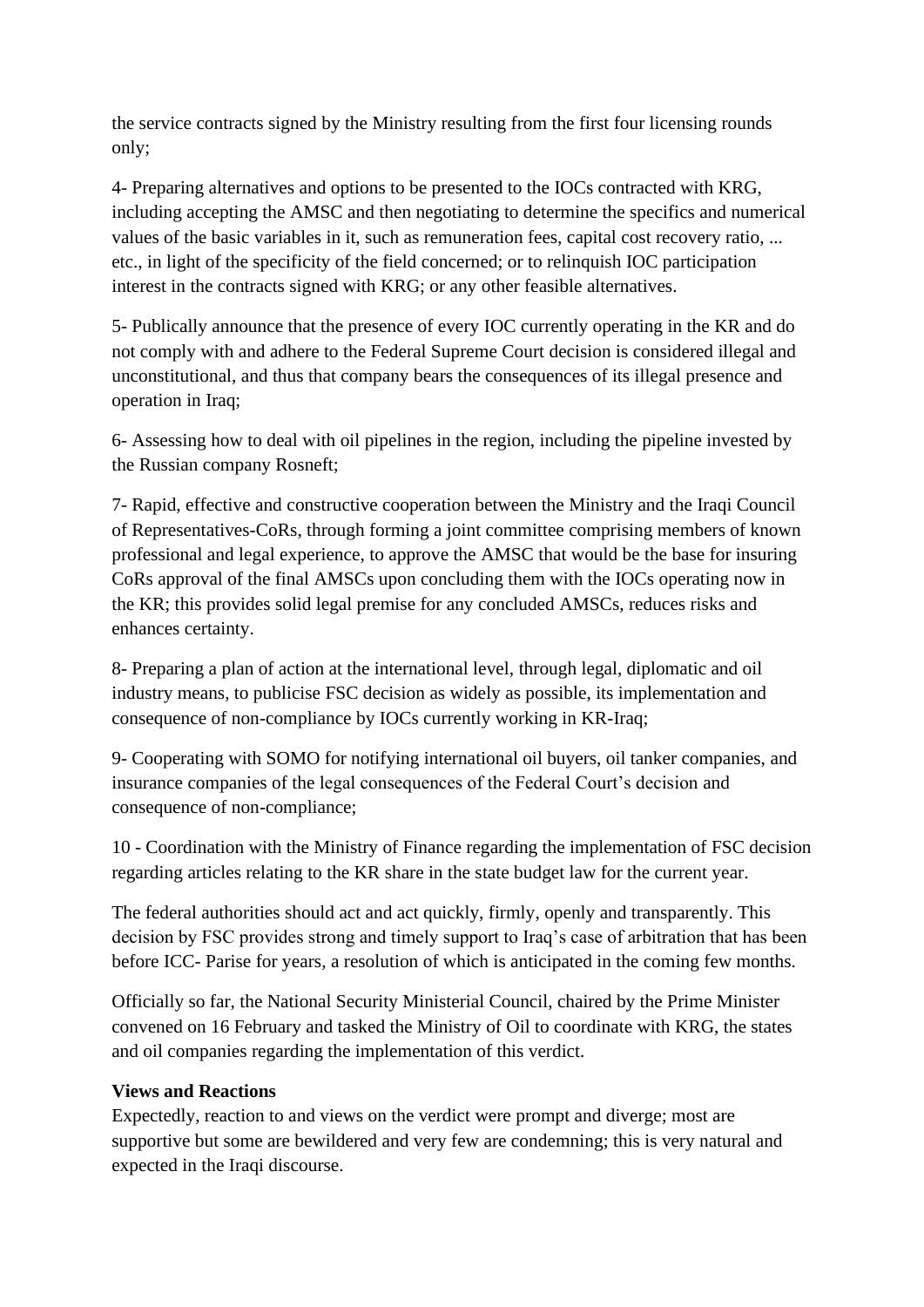Reactions of Kurdish Barzani family, KRG and Kurdish Parliament in Erbil were sharp, harsh, hot-tempered and regrettable. Masoud Barzani says the verdict is "purely political and against Kurdistan"; KRG even accused the Supreme Federal Courte of being "unconstitutional" and vowed to "defend" its oil and gas contracts; a statement by the Kurdish Parliament followed similar line of accusations for refusing the verdict. This type of reaction weakens further KRG stand and contravenes its repeated claim for upholding and adhering to the Constitution!!!!!!!!!

On the other hand, many other known Kurdish parliamentarians, politicians and parties are cautiously supportive.

But the most interesting socio-political development which could indicates a dramatic shift in the Kurdish public opinion and tendencies is a strong public statement endorsed by a big group of Kurds from inside and outside KR Iraq. The statement begins by welcoming the abrogation of KRG' Oil and Gas Law, which it describes, "a Law through which political القانون الذي بموجبه تقوم العوائل السياسية باحتكار كل الموارد .resources basic all monopolise families االساسية ; "it is a remarkable wakeup call and collective social action.

#### **Final Remarks**

FSC verdict is final; it inflicts serious blow to upstream petroleum legal foundations in Kurdistan Iraq; IOCs operating there are now put on notice and they are advised to prepare themselves for direct talks with the federal ministry of oil and, also, they should demonstrate that the sooner the better; their shares in the bourses might nosedive sharply and their Kurdistan expedition might be over. Keep watching shares movement on the bourses websites!

Also, the verdict asserts significant pro-transparency legal premise, i. e., the Iraqi people by virtue of their ownership of oil and gas, are constitutionally entitled to know all about upstream petroleum contracts, agreements, exports revenues, and how such revenues are shared and utilised for the best interests of all Iraqi people.

We all, including the members of the new parliament, should capitalise on this assertion when addressing the dubious deals and agreements concluded recently, unconstitutionally, by the care-taking government and the Ministry of Oil, particularly and precisely the agreement with the French IOC- TotalEnergies (which I addressed in three recent articles written in Arabic and circulated widely)

The 2007 proposed federal oil and gas law has been, for years, in a coma, now it is dead and buried; it is futile to revive it and so even to consider it as part of the "political deal" for forming the new "national majority" government, which some have called for!!

But, on the other hand, much is at a stake; we are, therefore, destined to witness many interesting developments and propositions, read and write about them. Stay tuned!

Norway 20 February 2022